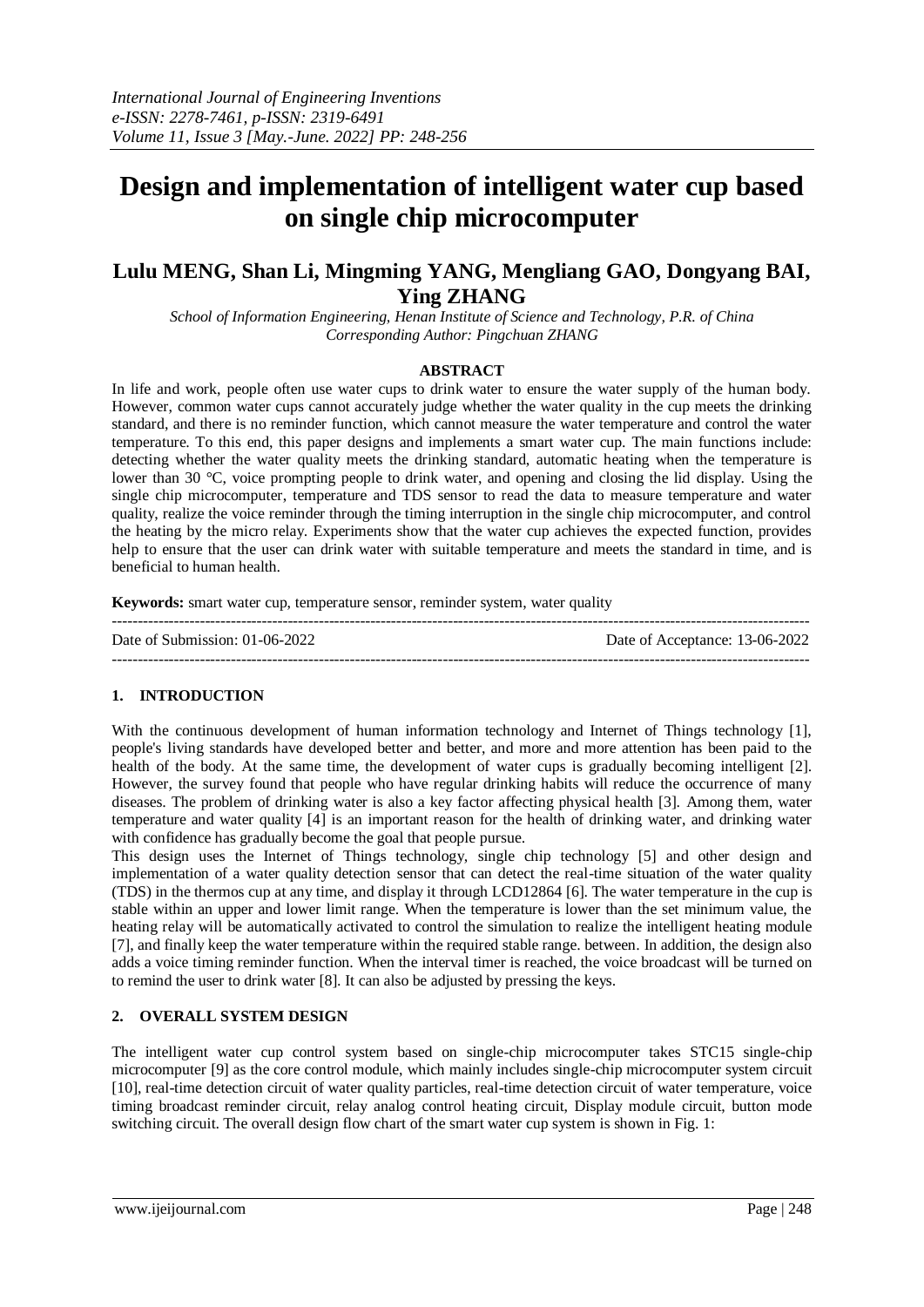

**Fig.1 Flow chart of the overall design of the system**

System functional requirements analysis:

(1) Design of temperature and water quality collection: The temperature and water quality collection are obtained by collecting data through the serial port through the TDS module sensor with the single-chip minimum system [11] as the control hub.

(2) Button design: This smart water cup needs to be set with four buttons corresponding to different functions, and the selected button design module form is independent.

(3) Timing circuit design: The timing mode is switched by the "Setting" button, and the value of "timing duration" can be modified by the "+" and "-" buttons. After setting the timer for half an hour, a voice broadcast will remind the user to drink water every half hour [12].

(4) Intelligent heating design: This module uses STC15 single-chip microcomputer chip as the main control system to control the relay to simulate the intelligent heating process to realize intelligent heating control [13].

(5) Voice reminder design: This module adopts the implementation of sending data to the voice module through the serial port. When the user uses the button to switch to the timing setting module, the timing stops, and the interval length of the reminder is set [14], just press the button.

# **3. HARDWARE CIRCUIT DESIGN**

The overall circuit of the system is mainly composed of the following main parts: a single-chip core system, a USB power supply download module, a water temperature and water quality detection module, a voice timing broadcast module, a relay analog control heating module [15], an LCD12864 data display module. Among them, the water quality and temperature detection module are mainly used to detect the particle concentration and water temperature of the water in the cup [16], the voice broadcast module is mainly used to remind users to drink water regularly, and the relay control module is mainly used to simulate the lid of the cup. Turn on and simulate heating.

(1) Main control circuit design

The main control circuit is mainly composed of the main control chip and two external circuits. The simplest and most basic system that combines the main control circuit and a small number of components is called the smallest system of the single-chip microcomputer, in which each port of the core system is used to communicate with A pinout for interconnecting modules or other devices. The schematic diagram of the core circuit of the single-chip microcomputer is shown in Fig. 2: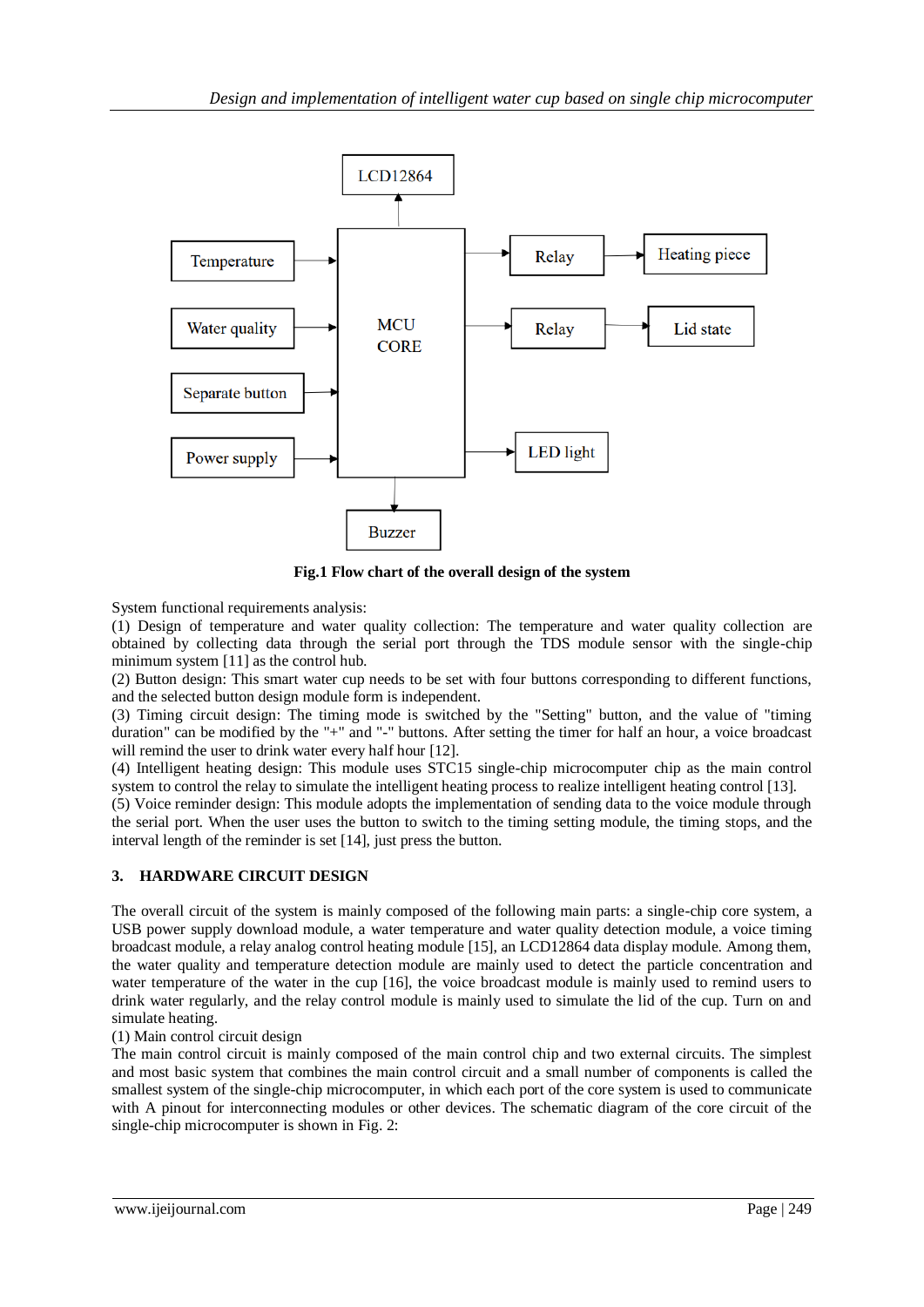

**Fig. 2 Schematic diagram of the core circuit of the single-chip microcomputer**

(2) Water quality measurement circuit

TDS (Total Dissolved Solids) represents the concentration of ions dissolved in water. It can measure and judge the concentration of impurities and ions dissolved in water. If the measured TDS data is larger, it indicates that the concentration of impurity ions in the water is larger and the water quality is not good, not drinkable. The water quality detection function module is realized by the microcontroller reading data from the TDS module through the serial port. The schematic diagram of the water quality measurement circuit is shown in Fig. 3:



**Fig. 3 Schematic diagram of water quality measurement circuit**

Fig. 4 shows the dual-channel digital TDS sensor element diagram; the module is connected to the TDS probe through a 2PinXH-2.54 connector.



**Fig. 4 Dual-channel digital TDS sensor element diagram**

(3) Temperature control circuit

Since the DS18B20 will generate an oscillation frequency with the change of temperature, its internal subtraction counter will generate corresponding pulses according to the generated oscillation frequency to control the work. Through data processing, the temperature value at this time can be calculated, which can be very large. To improve the accuracy of the temperature measurement to a certain extent, the automatic opening of the heating module is realized by the single-chip microcomputer with the help of relay simulation. The schematic diagram of the temperature control circuit is shown in Fig. 5: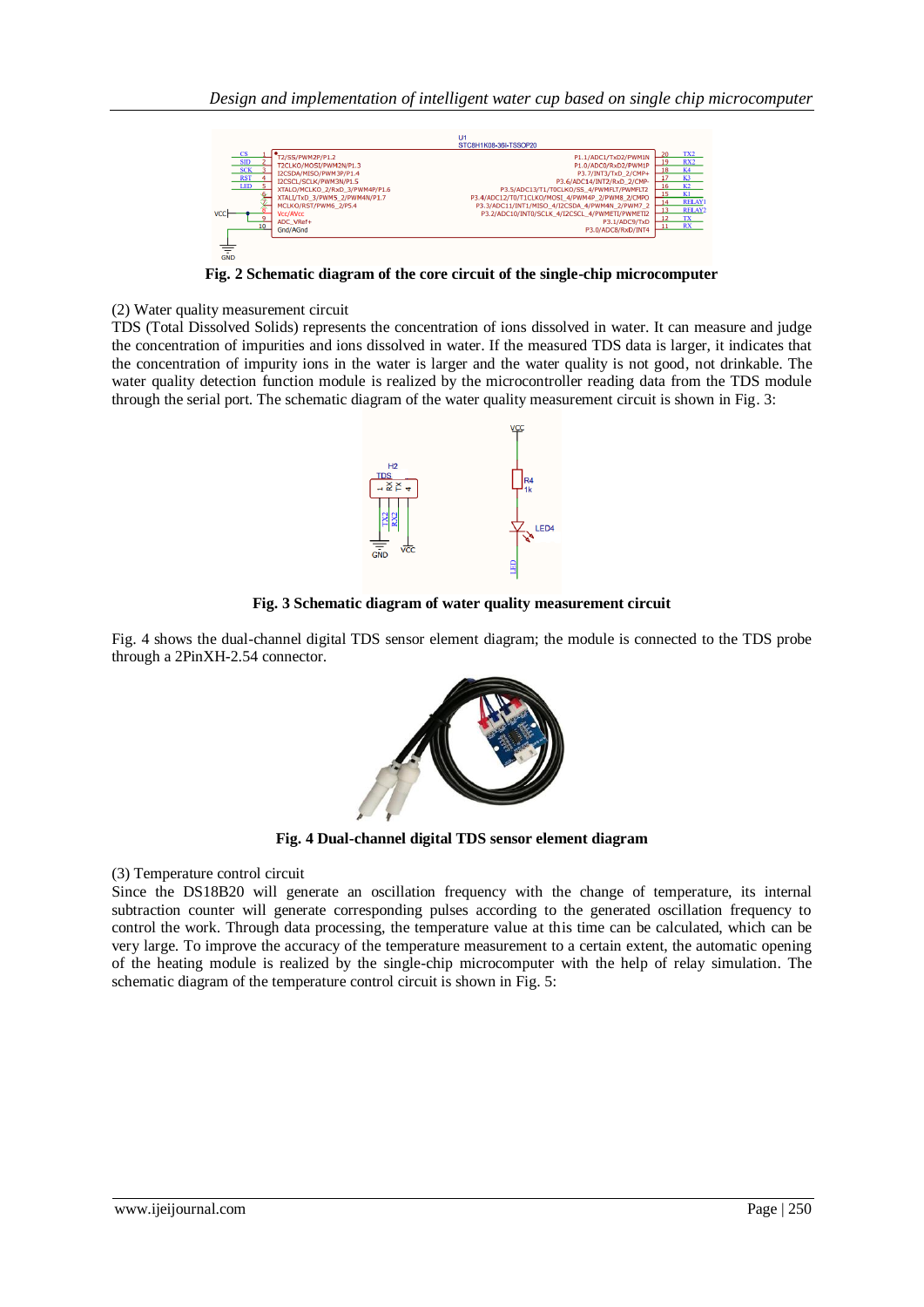

**Fig. 5 Schematic diagram of temperature control circuit**

The DS18B20 sensor is a sensor chip that collects temperature data with strong practicability, integration, relatively small error and relatively stable use. The DS18B90 component diagram is shown in Fig. 6:



**Fig. 6 DS18B20 component diagram**

# (4) Voice broadcast circuit

There are two kinds of commonly used JQ8400 voice modules. One is with 3W power and 4M storage capacity. You can use U disk to copy and add audio through the USB interface, and control it through the serial port of the microcontroller. The voice broadcast module is realized by the connection between the JQ8400 voice device and the small speaker. The required audio is downloaded and stored in the memory of the voice module. Under the control of the timer interrupt T0 in the single-chip chip, when the time arrives, the speaker starts to broadcast the broadcast. Audio content that reminds the user of the water glass that it is time to drink. The setting of this module is convenient for people to take in water in time, which can effectively avoid the phenomenon that drinking water is left behind in busy work. The schematic diagram of the voice broadcast circuit is shown in Fig. 7:



**Fig. 7 Schematic diagram of voice broadcast circuit**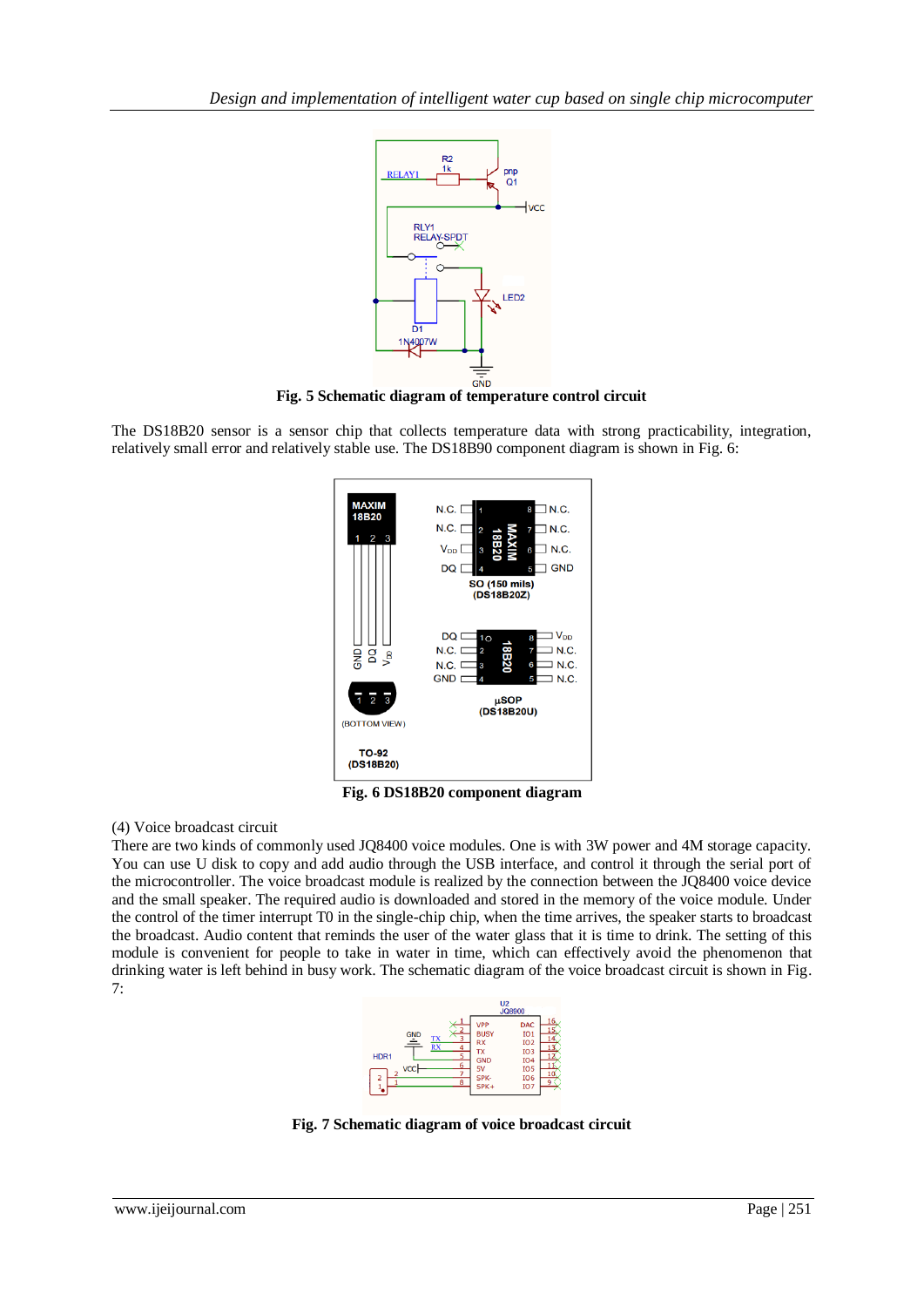# (5) Key circuit

This system mainly designs three modes. The schematic diagram of the button circuit is shown in Fig. 8. You can use button 1 to switch the mode. Turn on/off the heating state, mode 3 is to set the state and press to enter the initial state. When it is detected that the water temperature in the thermos cup is lower than the lower limit at this time, the corresponding relay will be activated to turn on the heating. After the set time period, when the countdown arrives, the voice broadcast function will be turned on to remind the user to drink water, and observe the state of the cup lid at this time. Press button 2 to open the cup lid and start drinking.



**Fig.8 Schematic diagram of the button circuit**

# **4. SYSTEM SOFTWARE DESIGN**

System page design, this interface mainly displays whether the water quality in the current water cup reaches the drinkable and water temperature value, the display content is: the first line shows the water temperature value, and the display format is "temperature: ℃"; The format is "drinkable/undrinkable"; the third line shows the lid status and whether it is heated, and the display format is "open/close the lid, start heating/stop heating"; the fourth line shows the countdown timer setting, and the display format is " --Minutes and seconds". (1) Main program design

The main program design flow chart is shown in Fig. 9. First initialize, after entering the if main loop, check whether the button is pressed. There are four buttons, the functions are mode switching button, setting timing increase button, setting timing decrease button, and restoring initial Status button. However, when the button 1 is not pressed, it enters the initial mode, temperature measurement and water quality measurement mode; when the button 1 is pressed, the screen display switches to enter the next mode, set the timing mode, and the timing time can be increased by pressing the button 2, Press button 3 to decrease the timing time; press button 1 again to enter the last mode, cup lid, heating state mode; press button 4 to return to the initial mode.



**Fig. 9 Main program design flow chart**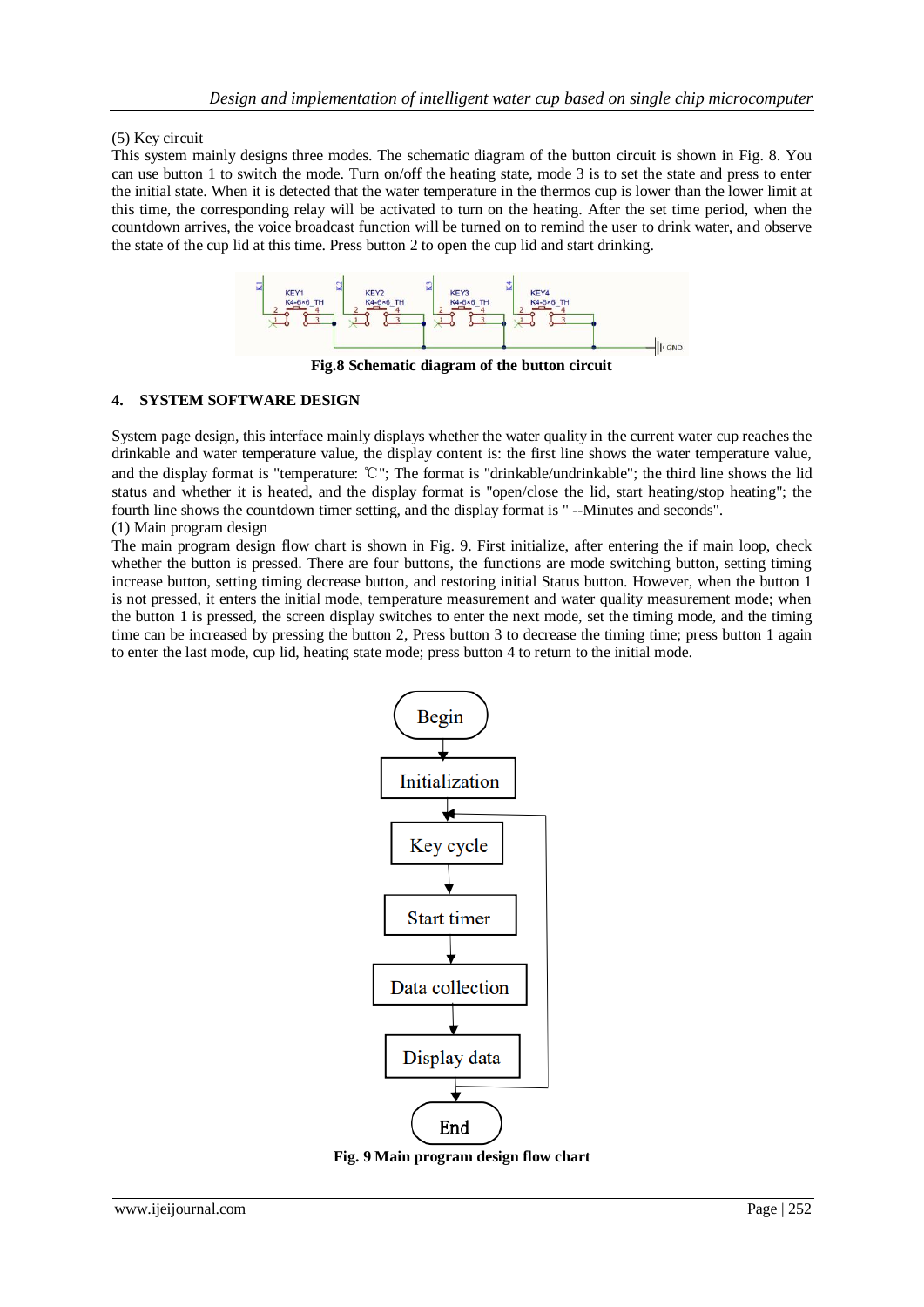(2) Water quality, water temperature collection program design

The water quality and water temperature detection sensors used in this design send data to the single-chip microcomputer through the serial port. The water quality and water temperature acquisition program design flow chart are shown in Fig. 10: First, determine whether the received data is completed, and then verify the checksum. The sum of the water quality and water temperature data obtained is equal to the checksum, which proves that the data is received correctly, that is, the correct water quality and water temperature values are obtained.



**Fig. 10 Flow chart of water quality and water temperature collection program design**

(3) Timing reminder program design

The countdown process, this design does not use a timer for timing, but uses a relatively simple delay timing, through each if loop to run a delay of 300ms, but there is a condition when the timing starts, only not when adjusting the time interface, the countdown will start. When the countdown is reduced to 0, and the total timing time is not 0, the voice reminder will be turned on, and the cup lid can be opened by pressing the button to drink, and the voice will be turned off after a delay of 3 seconds. The flowchart of the timing reminder program is shown in Fig. 11:



**Fig. 11 Flowchart of timing reminder program**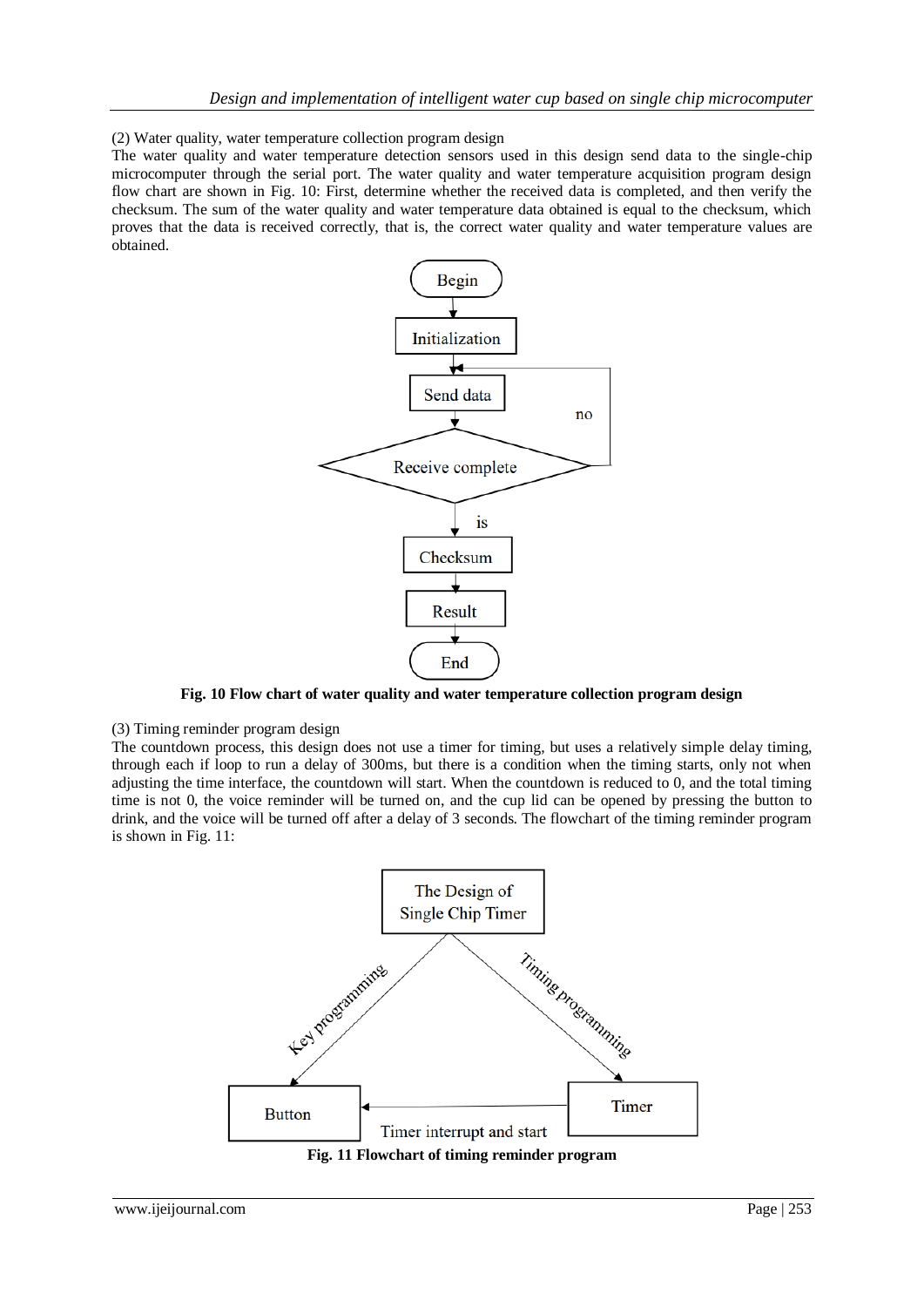# **5. SYSTEM TESTING AND RESULTS**

#### (1) Water temperature and water quality collection test

After the device is powered on, it is measured by DS18B20 and TDS sensors and displayed on the LCD1602 display module controlled by a single-chip microcomputer. At this time, the water quality in the measured water cup is up to the standard, and the temperature is 24°C. At the same time, the initial page countdown is automatically turned on. The countdown of the time adjustment mode stops, and when the temperature is lower than 30°C, the heating starts automatically. Fig. 12 shows the test results of water temperature and water quality after power-on.

| Temperature: | 24 degrees<br>Celsius    |
|--------------|--------------------------|
| Mode         | Drinkable                |
|              | Turn on heating          |
| Timing:      | 29 minutes 34<br>seconds |

#### **Fig.12 Test Results**

#### (2) Timed setup test

The reminder time interval set in this design is 1 minute, and the purpose of the setting is that you don't need to wait too long for a demonstration (in actual setting, the reminder timing time is set to remind once every half an hour). When adjusting the time, it must be in the time-adjusting module. The time-adjusting mode countdown stops, and the countdown starts after the time adjustment is completed. When the time is up to one minute, you can hear the voice broadcast "It's time, it's time to drink water!", reminding the user Time to drink water. Fig. 13 shows the test results diagram of the timing module.

| Temperature: | 25 degrees<br>Celsius   |
|--------------|-------------------------|
| Timing       | Drinkable               |
|              | Turn on heating         |
| Timing:      | 0 minutes 24<br>seconds |

#### **Fig. 13 Test Results**

(3) Lid and heating state test

In this design, the relay is used to simulate the opening and closing of the lid. At this time, we can open the lid by pressing the button, or close the lid (only in the mode of the lid can be opened by pressing the button, otherwise), or by pressing the button. Observe the light on and off to see if the lid of the cup is open. When the temperature in the water cup is lower than the lowest temperature of 30°C, the simulated heating relay will automatically start to heat the water in the thermos cup. During the test, the lid and heating are both closed. Fig. 14 shows the lid and heating test results graph.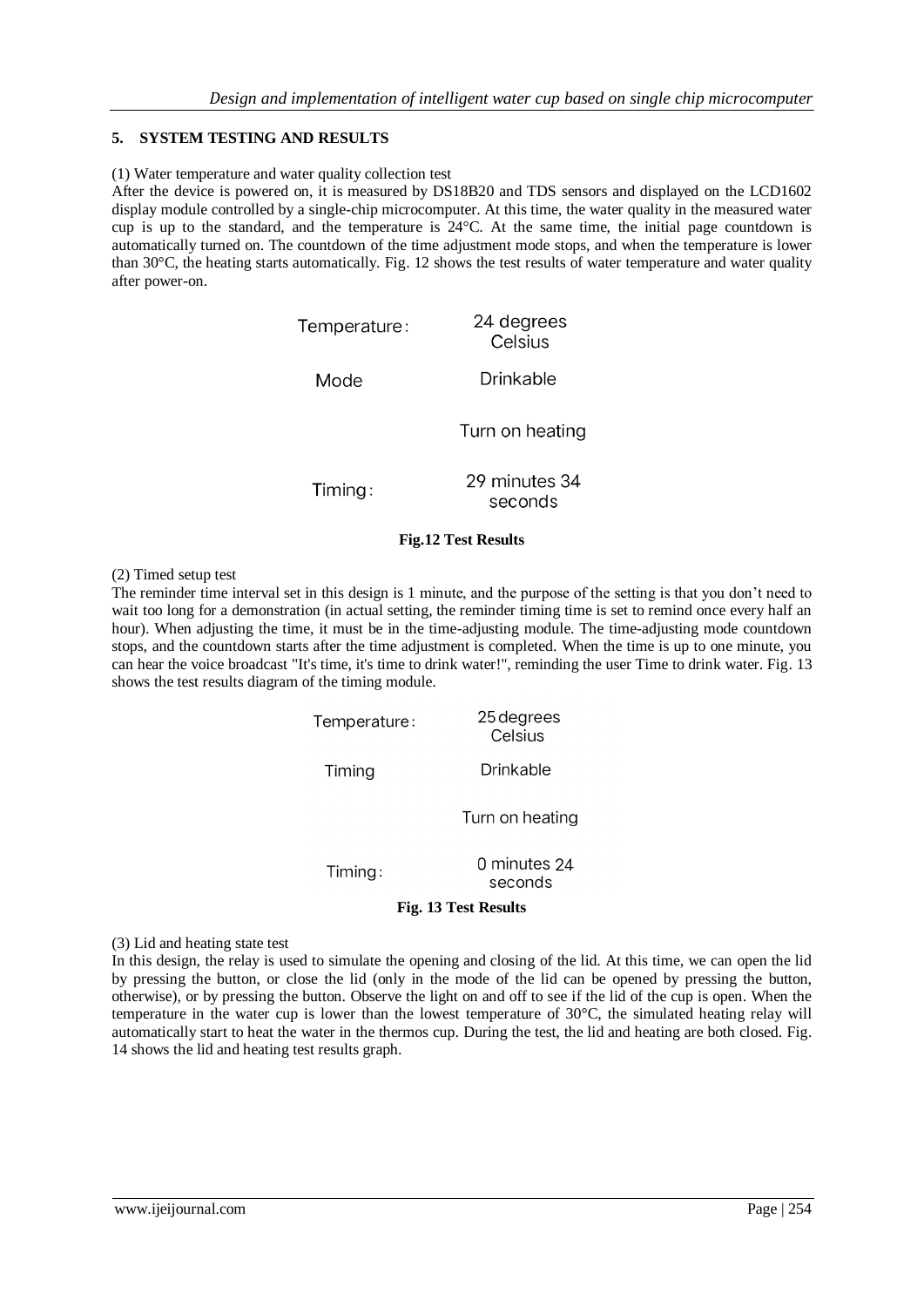| Temperature:  | 25 degrees<br>Celsius  |
|---------------|------------------------|
| State         | Drinkable              |
| Close the lid | Turn off<br>heating    |
| Timing:       | 0 minutes 0<br>seconds |

# **Fig. 14 Test Results**

## **6. RESULTS AND DISCUSSION**

The above is the experimental test of each module detection, and each module test is normal. When the temperature is lower than 30 ℃, the heating will be turned on when the machine is turned on. You can manually stop the heating, set the timing to be normal, and the voice broadcast will be normal. When the probe is in contact with the relevant solution, according to the software algorithm, the measured value is obtained. The obtained TDS value has high accuracy, the working voltage is stable, and the overall system is relatively stable.

#### **7. CONCLUSION**

In this paper, the STC15 microcontroller is used to measure the water quality in the water cup through the TDS sensor, the DS18B20 digital temperature sensor measures the water temperature data, the JQ8900-16P voice chip reminds the user to drink water, and the LCD12864 display screen displays the data of the system. The main results are as follows:

(1) The water temperature can be measured, and the automatic heating is turned on when the water temperature is lower than  $30^{\circ}$ C:

(2) Set a timed voice reminder to drink water: when the time is up, it's time to drink water (for example: remind people who are busy at work);

(3) The switch cover, heating function and timing reminder setting time function can be manually controlled through the buttons;

(4) Through LCD12864 display, it can display the temperature, timing, and the status of the switch cover;

(5) The water quality detection module is realized through the dual-channel digital TDS sensor.

After experiments, the functional requirements of this design are realized, and it provides support for people's healthy drinking water.

# **8. REFRENCES**

- [1]. Dongdong Shen, Zhe Liu, et al. [2019] "Smart water cup based on the Internet of Things" Science and Technology Wind Issue08: pp. 1.
- [2]. Jiaoling Ou, Xiaolin Xie, et al. [2020] "Research and suggestion on promoting the development of smart water cup market" China Business Review Issue18: pp.17-19.
- [3]. Yang Shen, Zenghui Deng, et al. [2020] "Design of electronic system for smart and healthy water cups" Technology and Innovation Issue07: pp.143-144.
- [4]. Hao Zhou, Hongan Chen, et al. [2017] "Design and production of smart drinking water cup based on single chip microcomputer" Digital Technology and Application Issue03: pp. 169-170.
- [5]. Jiangping Chen, Hao Zhong. [2021] "Design of smart water cup based on automatic temperature reminder of single chip microcomputer" Wireless Internet Technology Vol.18, Issue20: pp. 45-46.
- [6]. Qiong Li, Wang Dong, et al. [2020] "Design of intelligent water cup based on single chip microcomputer" Southern Agricultural Machinery Vol.51, Issue11: pp. 202+208.
- [7]. Chang Kuang, Junming Chen. [2018] "Intelligent constant temperature water cup base design based on the Internet of things" Fujian Computer Vol.34, Issue09: pp.132-133.
- [8]. Haijian Fan, et al. [2019] "Design of a new type of intelligent temperature-controlled water cup based on low-power single-chip microcomputer" Science and Technology Vision. Issue25: pp.28-29.
- [9]. Huifang Mo. [2019] "Design of intelligent water cup based on STM32 microcontroller control" Automation Technology and Application Vol.38, Issue08: pp.139-143.
- [10]. Renchao Zhang, Xianbiao Wang. [2018] "Design of smart water cup based on STC12C5A60S2 microcontroller" Electronic World. Issue22: pp.164-165.
- [11]. Feigen Yu, et al. [2021] "Research on the intelligent filtration system of garden landscape pool water based on the Internet of Things" Science and Technology and Innovation. Issue01: pp.66-67.